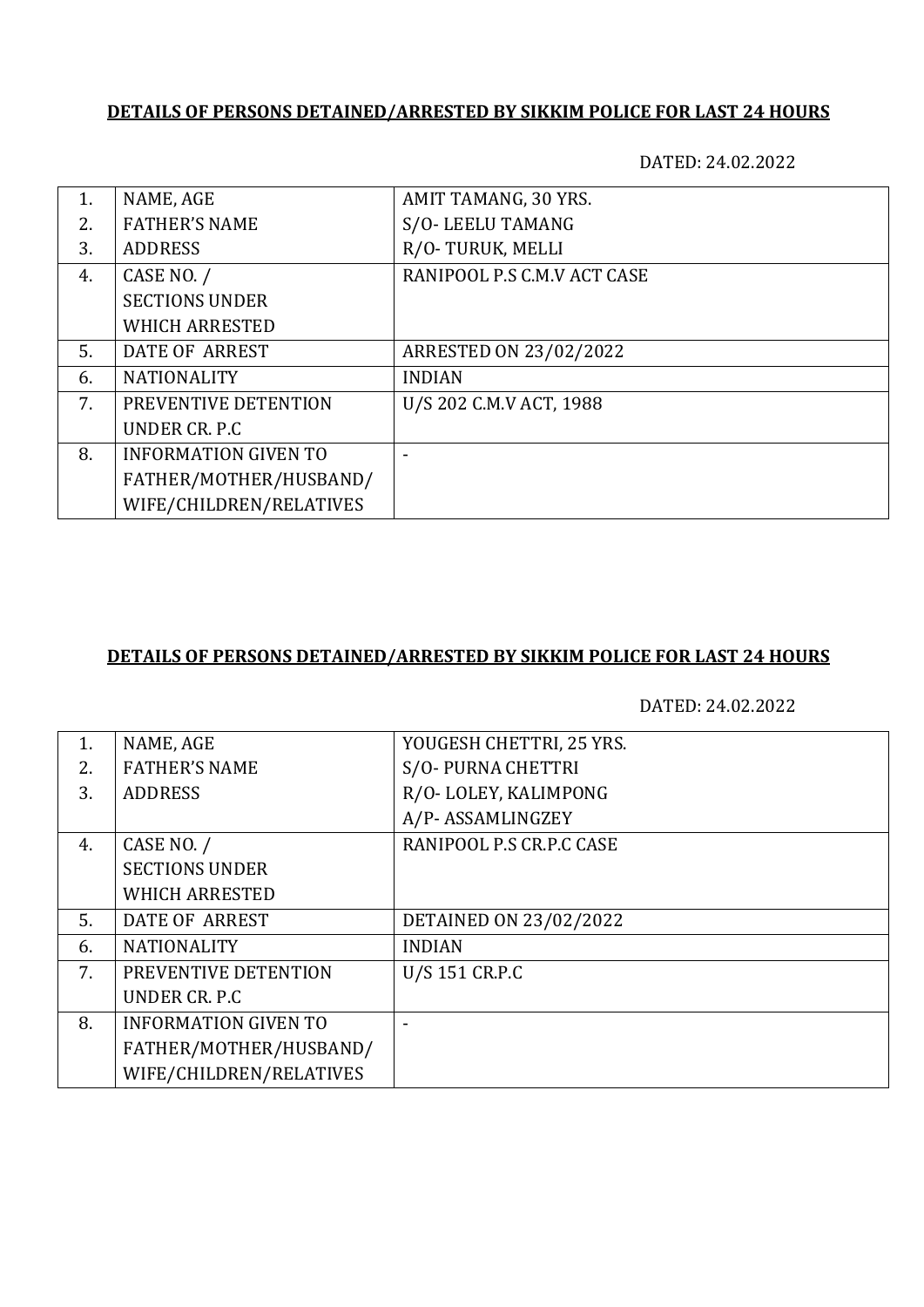## **DETAILS OF PERSONS DETAINED/ARRESTED BY SIKKIM POLICE FOR LAST 24 HOURS**

DATED: 24.02.2022

| 1. | NAME, AGE                   | (I) ABEL RAI, 23 YRS.              |
|----|-----------------------------|------------------------------------|
| 2. | <b>FATHER'S NAME</b>        | S/O-LT. RAJEN RAI                  |
| 3. | <b>ADDRESS</b>              | R/O- KALIMPONG, W/BENGAL           |
|    |                             | (II) JOSEPH RAI, 22 YRS.           |
|    |                             | S/O-LT. RAJEN RAI                  |
|    |                             | R/O- KALIMPONG, W/BENGAL           |
| 4. | CASE NO. /                  | IN C/W SADAR P.S FIR NO.- 27/2022  |
|    | <b>SECTIONS UNDER</b>       | DTD:-16/02/2022                    |
|    | <b>WHICH ARRESTED</b>       | U/S 457/427/380/511 IPC            |
|    |                             | R/W SEC. 3 OF PDPP ACT, 1984       |
| 5. | <b>DATE OF ARREST</b>       | <b>BOTH ARRESTED ON 23/02/2022</b> |
| 6. | <b>NATIONALITY</b>          | <b>INDIANS</b>                     |
| 7. | PREVENTIVE DETENTION        |                                    |
|    | UNDER CR. P.C               |                                    |
| 8. | <b>INFORMATION GIVEN TO</b> |                                    |
|    | FATHER/MOTHER/HUSBAND/      |                                    |
|    | WIFE/CHILDREN/RELATIVES     |                                    |
|    |                             |                                    |

#### **DETAILS OF PERSONS DETAINED/ARRESTED BY SIKKIM POLICE FOR LAST 24 HOURS**

DATED: 24.02.2022

| 1. | NAME, AGE                   | (I) PALDEN DORJEE BHUTIA, 19 YRS.     |
|----|-----------------------------|---------------------------------------|
| 2. | <b>FATHER'S NAME</b>        | S/O-PEMPA DOMA BHUTIA                 |
| 3. | <b>ADDRESS</b>              | R/O-LACHUNG                           |
|    |                             | A/P-BOJOGHARI, E/SIKKIM               |
|    |                             | (II) NAWANG PALZOR LACHUNGPA, 21 YRS. |
|    |                             | S/O- LT.TSHERING THENDUP LACHUNGPA    |
|    |                             | R/O-LACHUNG, N/SIKKIM                 |
| 4. | CASE NO. /                  | SADAR P.S CR.P.C CASE                 |
|    | <b>SECTIONS UNDER</b>       |                                       |
|    | <b>WHICH ARRESTED</b>       |                                       |
| 5. | <b>DATE OF ARREST</b>       | BOTH DETAINED ON 23/02/2022           |
| 6. | <b>NATIONALITY</b>          | <b>INDIANS</b>                        |
| 7. | PREVENTIVE DETENTION        | U/S 151 CR.P.C                        |
|    | UNDER CR. P.C.              |                                       |
| 8. | <b>INFORMATION GIVEN TO</b> |                                       |
|    | FATHER/MOTHER/HUSBAND/      |                                       |
|    | WIFE/CHILDREN/RELATIVES     |                                       |